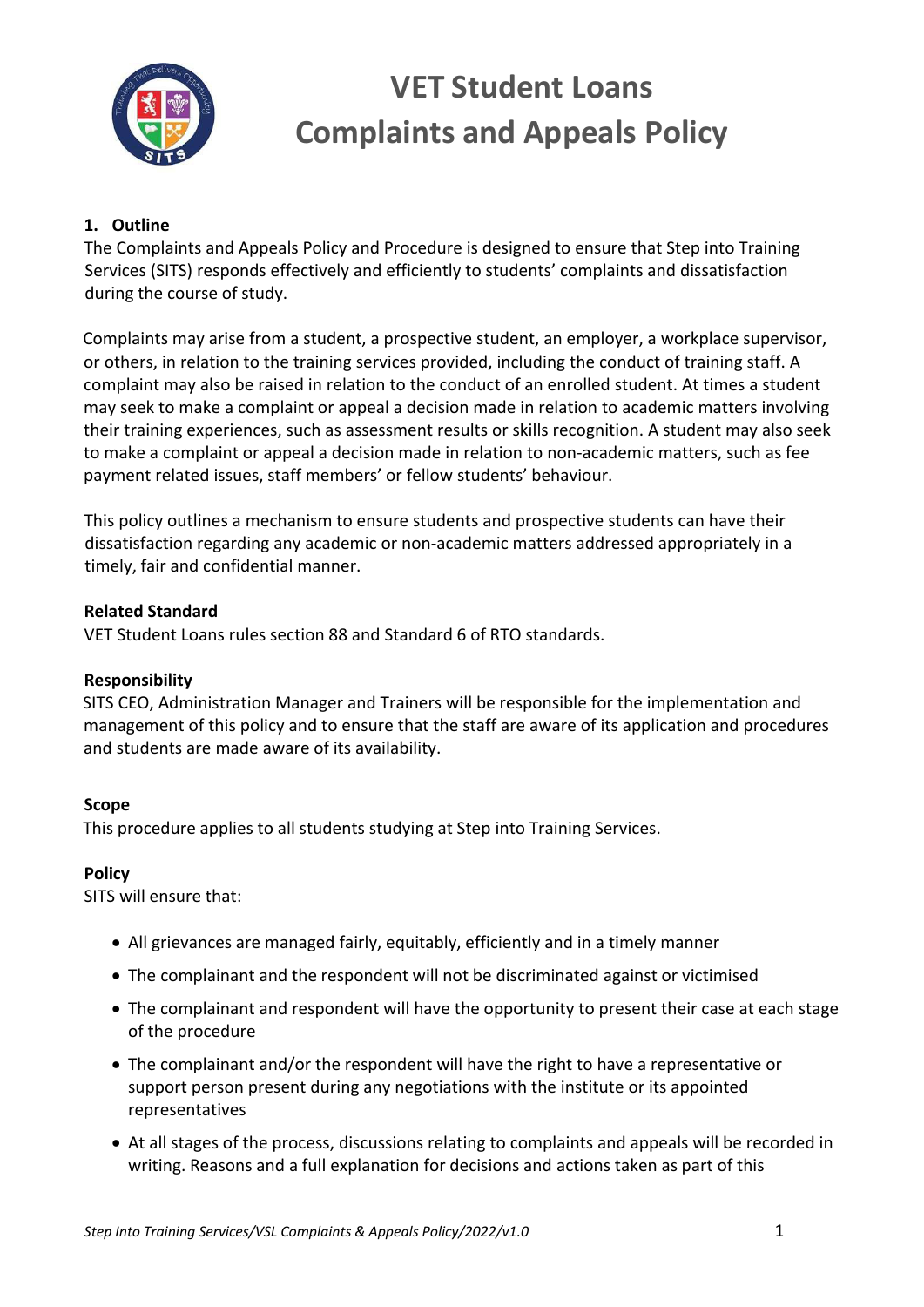

procedure will be provided to the complainant and/or respondent in writing

- Records of all grievances will be kept for a period of five years and treated in accordance with the institute's Privacy Policy and the Privacy Act 1988. These records will be kept strictly confidential and stored at SITS.
- There will be no cost to the complainant lodging a grievance or an appeal internally or for an external review, provided the procedures contained herein are adhered to
- All academic and non-academic staff will be communicated and trained to ensure that they understand this policy and procedures and its application
- a student is not victimized or discriminated against for:
	- a) seeking review or reconsideration of a decision; or
	- b) making an application for re-crediting of the student's FEE-HELP balance under Part 6 of the VET Student Loans Act 2016 ('the Act').

# **Procedure**

# *Stage 1: Informal process*

SITS seeks to foster communication and co-operation and to provide an environment in which all issues can be satisfactorily resolved. The preferred approach is the informal resolution of a grievance. In the first instance a student or prospective student (complainant) should discuss the matter with the staff member or responsible person concerned.

Where possible all non-formal attempts shall be made to resolve the grievance. This may include advice, discussions, and general mediation in relation to the issue and the student's grievance. Any staff can be involved in this informal process to resolve issues, if the complainant is satisfied with the outcome of the discussion, it would mean that the matter is resolved. Records of the outcome shall be maintained by the Administration Manager.

If the grievance could not be resolved informally and once a student has placed a formal complaint / appeal the following procedures must be followed.

# *Stage 2: Formal Process*

### *Principles*

General principles applying to all stages of this grievance procedure which will be adhered to by Step into Training Services are:

- The Complainant and respondent will have the opportunity to present their case at each stage of the procedure.
- The Complainant and the respondent have the option of being accompanied/assisted by a third person (such as a family member, friend or counsellor) if they so desire.
- The Complainant and the respondent will not be discriminated against or victimized for a) seeking review or re-consideration of a decision; or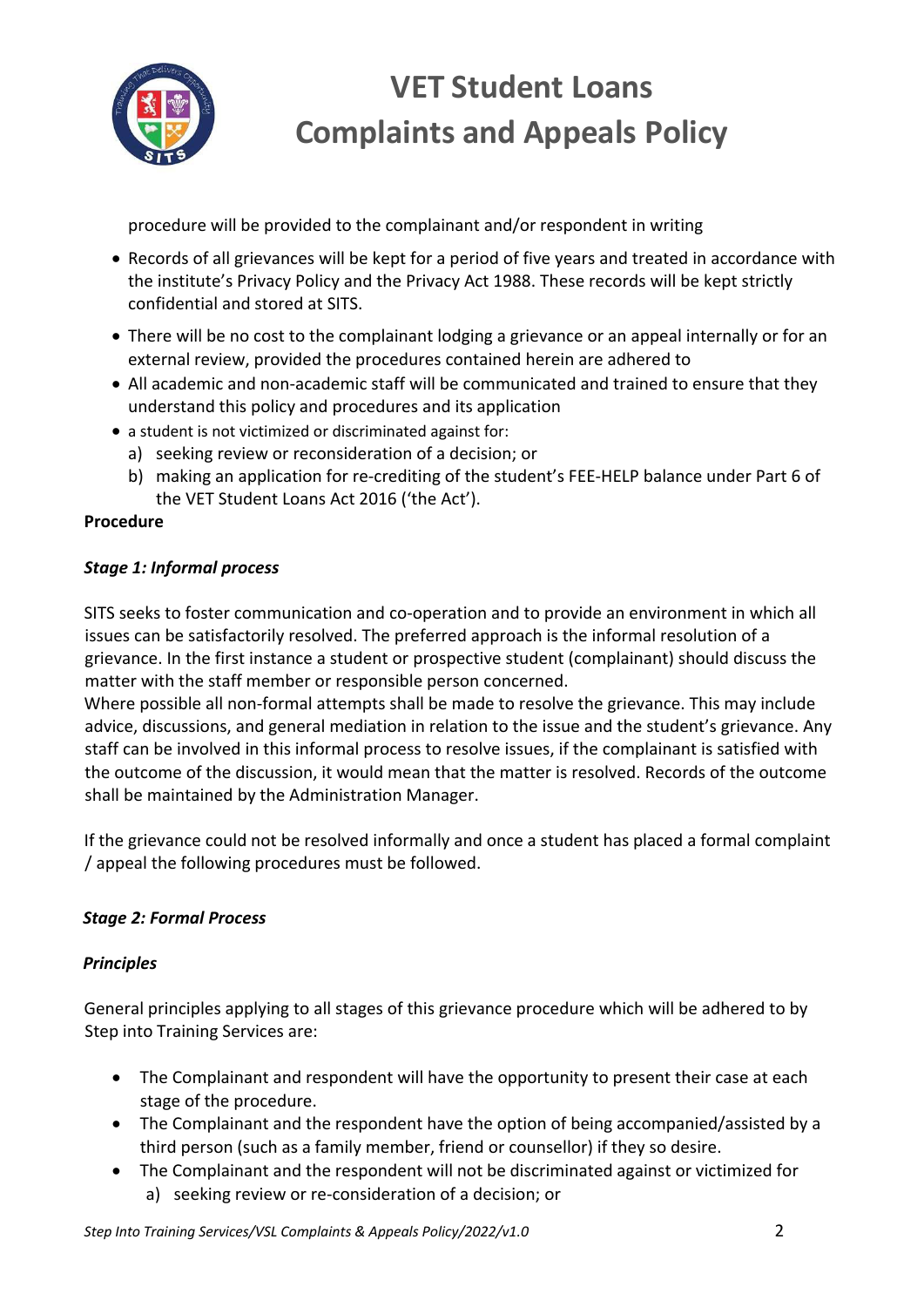

- b) making an application for re-crediting of the student's FEE-HELP balance under Part 6 of the Act.
- At all stages of the process, discussions relating to complaints, grievances and appeals will be recorded in writing. Reasons and a full explanation in writing for decisions and actions taken as part of this procedure will be provided to the Complainant and/or the respondent if requested.
- Records of all grievances will be kept for a period of five years. These records will be kept strictly confidential and stored in the secure facility at SITS. Access to grievance records can be provided to the parties involved on request.
- A Complainant shall have access to this grievance procedure at no cost.

## *Formal Complaints Procedure ( Academic & Non Academic)*

- Any student, potential student, or third party may submit a formal complaint to SITS with the reasonable expectation that all complaints will be treated with integrity and privacy. There is no cost for the complaints process unless it is referred to a third party.
- A student wishing to submit a formal complaint or appeal can do so by completing the 'Complaints and Appeals Form' and state their case providing as many details as possible. This application form can be gained by contacting Student Administration at SITS or by contacting our staff by phone on 1300 467 487 or sending an email to info@sits.edu.au . The complainant is encouraged to provide detailed information and the outcome they are seeking
- Complaints must be lodged within 2 weeks of the issue arising. The formal complaint process will commence within 5 working days of the formal lodgement of the complaint or appeal and supporting information.
- All formally submitted complaints or appeals are submitted to the Administration Manager. It is their responsibility to deal with the complaint in the first instance. Complaints are to include the following information:
- Submission date of complaint
- Name of complainant
- Nature of complaint
- Date of the event which lead to the complaint
- Attachments (if applicable)
- Once a formal complaint is received the Administration Manager is to complete the 'Office Use Only' section on the submitted 'Complaints and Appeals form.' This includes the documentation of the date the Administration Manager received the complaint/ appeal, the date and the name of the manager that is notified of the complaint/appeal, and the date the 'Complaints and Appeals Register is updated'.
- The specific information regarding the complaint/ appeal is to be documented in the 'Complaints and Appeals Register' which is monitored by the Operations Manager regularly.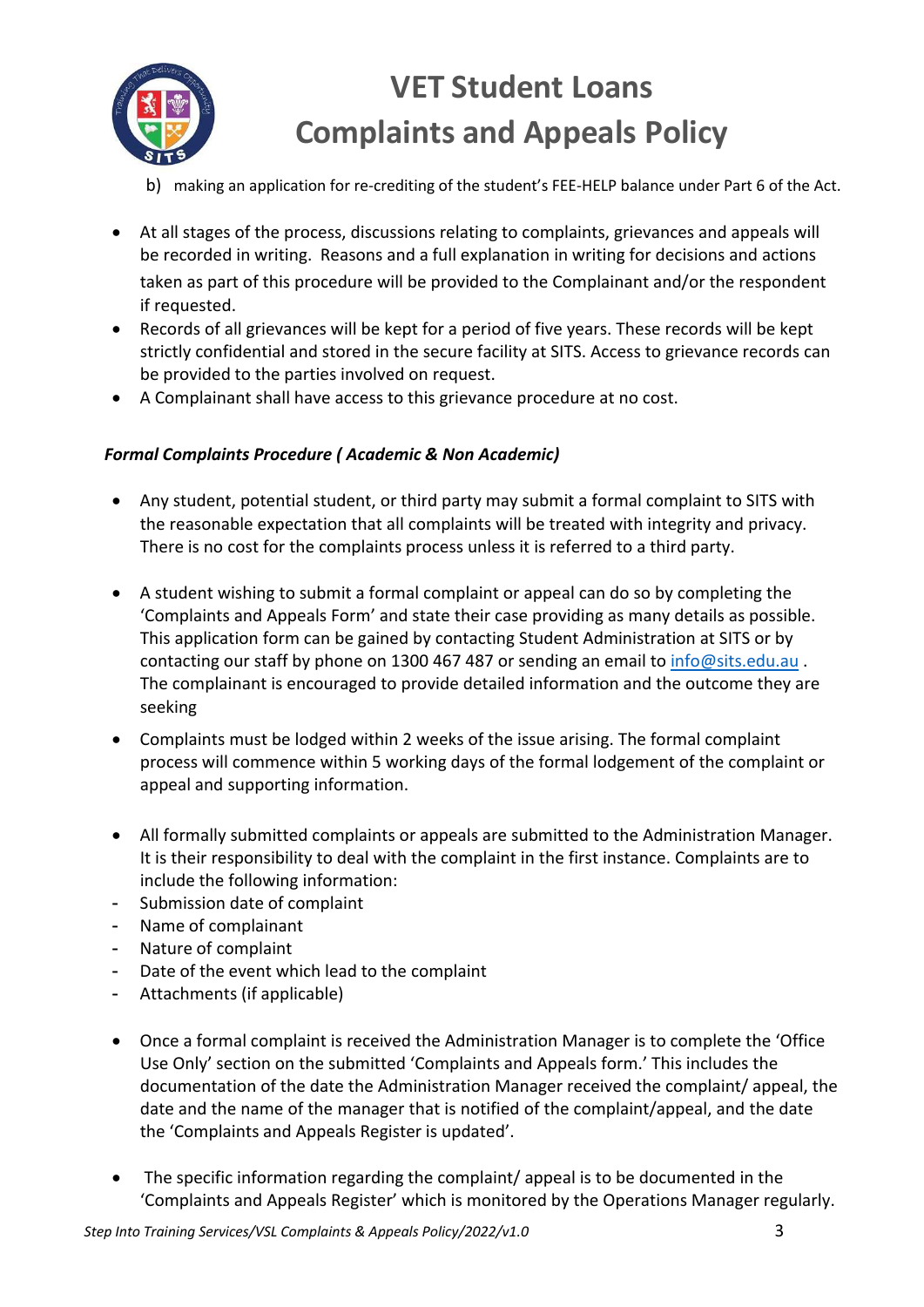

The information to be contained and updated within the register is as follows:

- Submission date of complaint
- Name of complainant
- Description of complaint / appeal
- Determined Resolution, and
- Date of Resolution.
- Each party may be assisted or accompanied by a support person regardless of the nature of the grievance or complaint throughout the process at all times.
- Once a complaint has been filed and logged in the 'Complaints and Appeals Register' the Administration Manager shall notify the supervisor of the complaint and provide any further documentation related to the matter.
- Within 10 working days of the formal lodgement of the complaint/appeal the Operations Manager shall ensure the process of addressing the complaint/appeal commences. The Operations Manager may refer the matter to the appropriate staff to resolve or decide on the complaint ensuing that all reasonable measures are taken to finalise the process as soon as practicable. The Operations Manager is to keep the complainant informed of any decisions or outcomes concluded, or processes in place to deal with the complaint.
- If the student chooses to access SITS complaints and appeals process, SITS must maintain the students' enrolment while the complaint and appeals process is ongoing.
- Once a decision has been reached the Operations Manager shall be required to inform all parties involved of any decisions or outcomes that are concluded in writing and Administration Manager is required to:
	- a) Formally document the resolution to the complaint including reasons for the methodof resolution and provide the student with a written copy of the document
	- b) Arrange for the proposed resolution to be signed off by the student.
	- c) Monitor the implementation of the resolution to ensure that all parties adhere tothe agreed resolution.
	- d) Copies of all documentation, outcomes and further action required will be placed into the 'complaints and appeals register' by the Administration Manager and on thestudents file. Outcome needs to be reported in continuous Improvement Management meetings for continuous improvement purposes.
	- e) Advise the student to take the complaint to appeal if a resolution cannot be agreedupon
- To appeal a decision SITS must receive, in writing, grounds of the appeal. Students are referred to the appeals procedure. Appeals procedure does not incur any fees.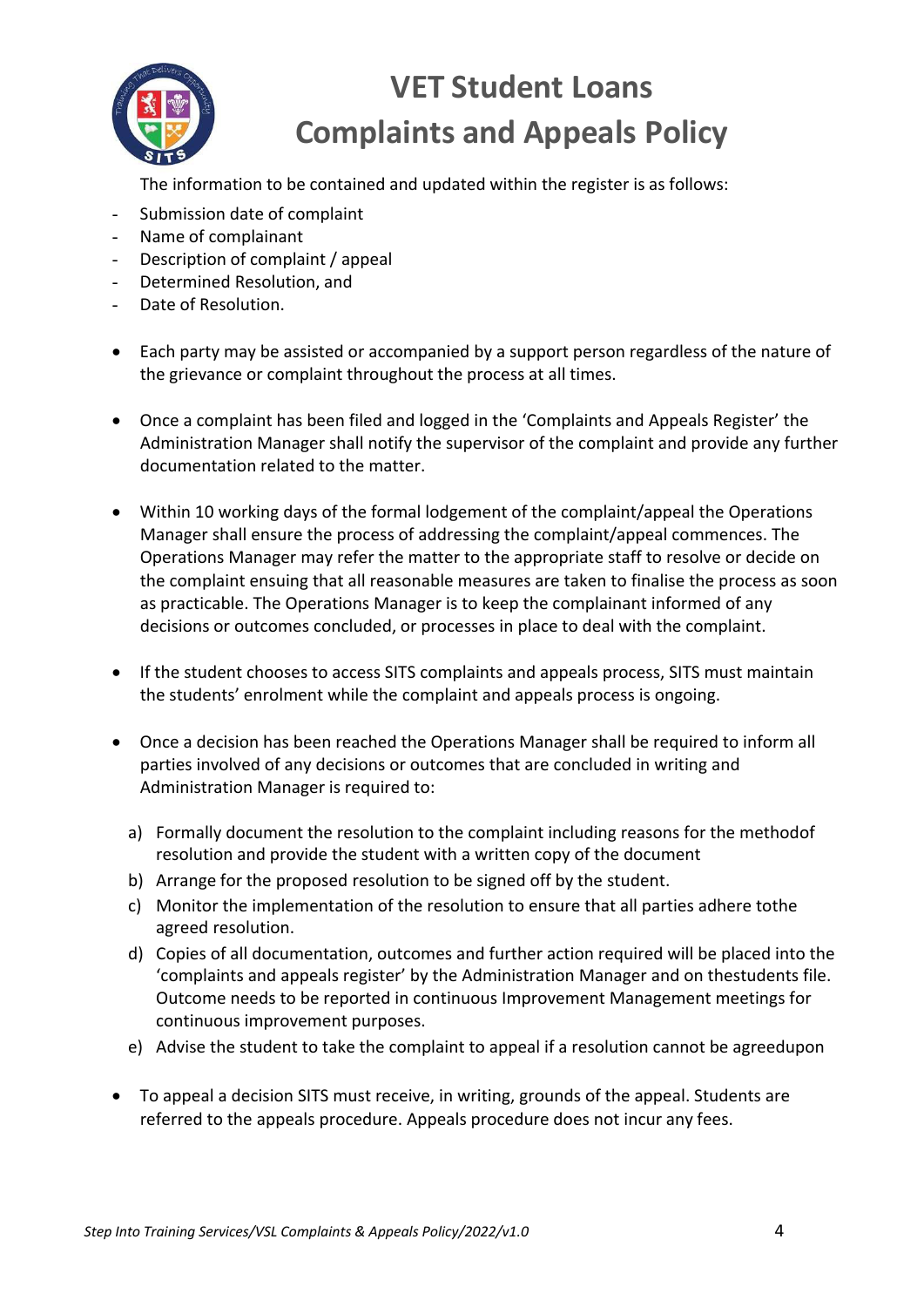

• The Training Manager shall ensure that SITS will act immediately on any substantiated complaint. If the internal or any external complaint handling or appeal process results in a decision that supports the student, the registered provider must immediately implement any decision and/or corrective and preventative action that is required and advise the student of the outcome.

## *Stage 3: Appealing a Decision (Internal)*

All students have the right to appeal decisions made by SITS where reasonable grounds can be established. Students who are not satisfied with the outcome of the formal complaint are encouraged to appeal the decision. The areas in which a student may appeal a decision made by SITS may include:

- Assessments conducted
- Deferral, suspension, or cancellation decisions made in relation to the student's enrolment
- Or any other conclusion / decision that is made after a complaint has been dealt with by SITS in the first instance
- To activate the appeals, process the student is to complete a 'Complaints and Appeals Form' which is to include a summary of the grounds the appeal is based upon. The reason the student feels the decision is unfair is to be clearly explained and help and support with this process can be gained from student administration department.
- The Operations Manager shall then determine the validity of the appeal and organise a meeting with all parties involved in the matter and attempt to seek resolution where appropriate.
- The process for all formally lodged appeals will begin within 10 working days of the appeal being lodged.
- The Operations Manager shall ensure that SITS acts on any substantiated appeal.
- Where an appeal has been lodged it will be defined into one of the following categories and the appropriate procedures followed:

### **General appeals (Non-Academic)**

- Where a student has appealed a decision or outcome of a formal complaint, they are required to notify SITS in writing within 20 working days of the grounds of their appeal. Any supporting documentation should also be attached to the appeal.
- The appeal resolution phase must commence within 5 working days of the internal appeal being lodged in writing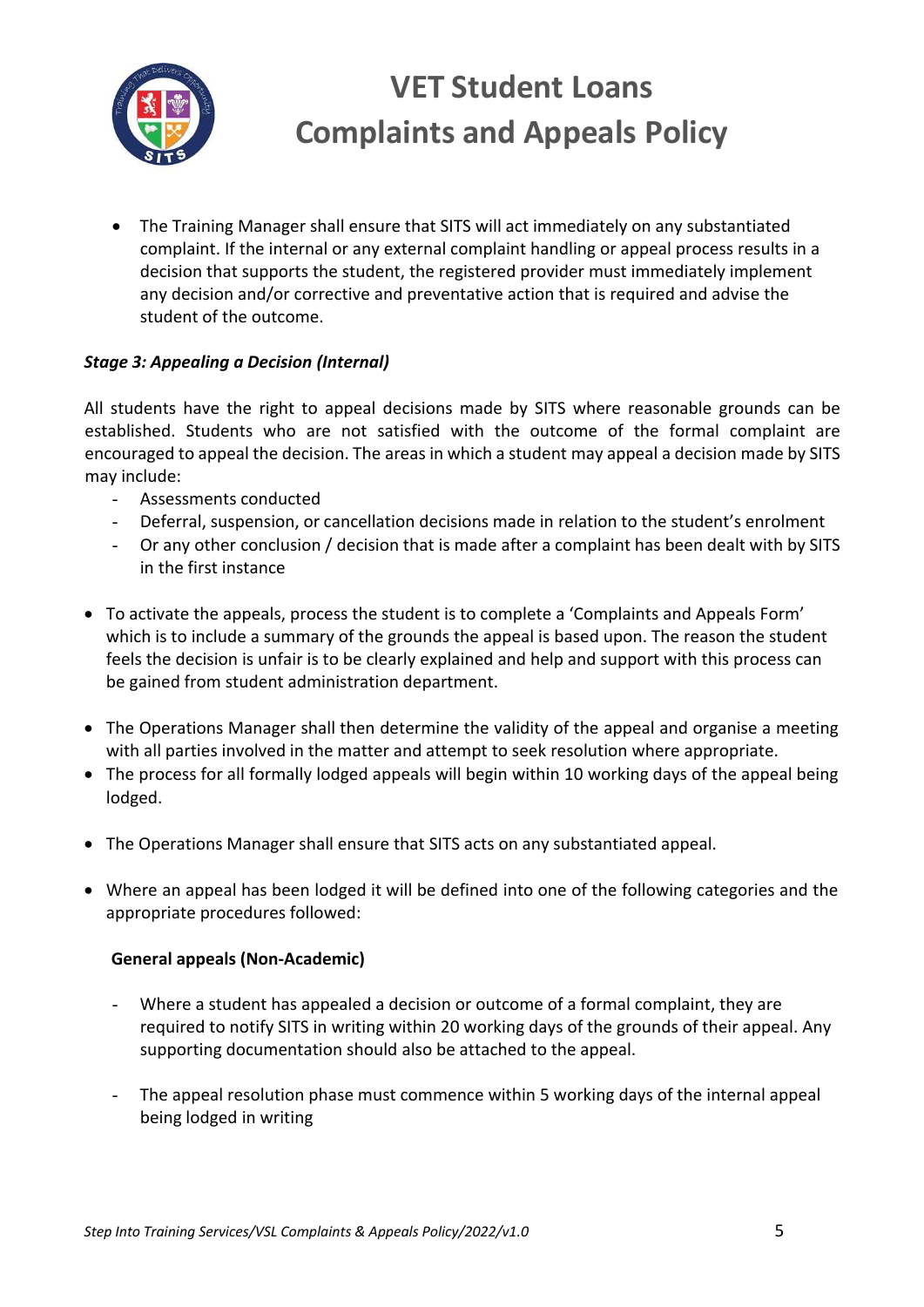

- The appeal shall be lodged through student administration and the Administration Manager shall ensure the details of the appeal are added to the 'Complaints and Appeals Register'.
- The Operations Manager shall be notified and shall seek details regarding the initial documentation of the complaint and shall decide based on the grounds of the appeal.
- The student shall be notified in writing of the outcome with reasons for the decisions, and the 'Complaints and Appeals Register' updated. The student shall also be provided the option of activating the external appeals process if they are not satisfied with the outcome.
- The student is required to notify SITS if they wish to proceed with the external appeals process.

### **Assessment appeals (Academic)**

- Where a student wishes to appeal an assessment outcome, they are required to notify their assessor in the first instance. Where appropriate the assessor may decide to re-assess the student to ensure a fair and equitable decision is gained. The assessor shall complete a written report regarding the re-assessment outlining the reasons why assessment was or was not granted.
- If this is still not to the student's satisfaction, the student shall formally lodge an appeal by submitting a 'Complaints and Appeals Form' outlining their reasons for the appeal. They shall lodge this with student administration department and the appeal shall be entered into the 'Complaints and Appeals Register'.
- The Operations Manager shall be notified and shall seek details from the assessor involved and any other relevant parties. A decision shall be made regarding the appeal either indicating the assessment decision stands or details of a possible re-assessment by a 'third party'. The third party shall be another assessor appointed by SITS.
- The student shall be notified in writing of the outcome with reasons for the decision, and the 'complaints and appeals register' updated. The student shall also be provided the option of activating the external appeals process if they are not satisfied with the outcome. The student is required to notify SITS if they wish to proceed with the external appeals process.

### **Appealing deferrals, suspension or cancellation of enrolment decisions**

Where a student wishes to appeal a decision relating to deferment, suspension, or cancellation of their enrolment they are required to lodge, in writing, a letter outlining the details of their appeal. The student should have extenuating circumstances as to why the decision should be reviewed and any supporting documentation supporting their appeal.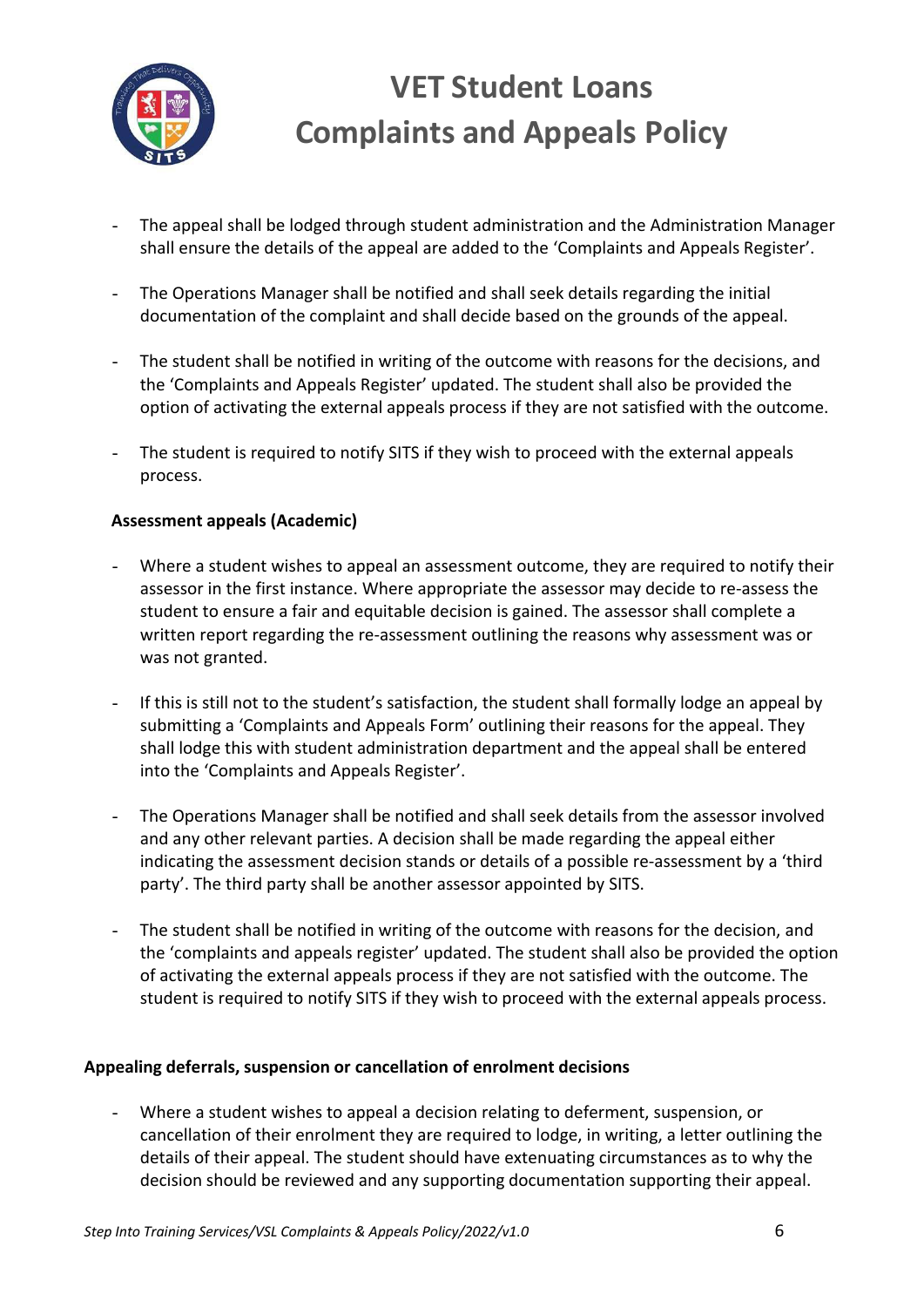

- The appeal shall be lodged this with student administrations department and the appeal shall be entered into the 'Complaints and Appeals Register'.
- The Operations Manager shall be notified and shall seek details regarding the initial documentation of the decision and shall decide based on the grounds of the appeal.
- The student shall be notified in writing of the outcome with reasons for the decision, and the 'Complaints and Appeals Register' updated. The student shall also be provided the option of activating the external appeals process if they are not satisfied with the outcome. The student is required to notify SITS if they wish to proceed with the external appeals process.
- The Operations Manager shall ensure that SITS will act immediately on any substantiated appeal. If the internal or any external complaint handling or appeal process results in a decision that supports the student, the registered provider must immediately implement any decision and/or corrective and preventative action that is required and advise the student of the outcome.

#### *Stage 4: External Appeals*

- If a student is still dissatisfied with the decision of Step into Training Services, a student may wish to refer the matter to an external independent / third party mediator.
- If the student (complainant) is not satisfied with the outcome of the formal complaint, they can escalate the complaint to the Australian Skills Quality Authority (ASQA). ASQA can be contacted by calling ASQA info line on 1300 701 801 or Email enquiries@asqa.gov.au, or
- Students can also contact following external mediators to have any decisions by SITS reviewed as a result of a student complaint or appeal. External mediators' details are as below:

Ombudsman Victoria Level 9, 459 Collins Street, Melbourne 3000 Tel: (03) 9613 6222 or 1800 806 314 Web: http://www.ombudsman.vic.gov.au

Dispute Assessment Officer Dispute Resolution Centre of Victoria Level 4, 456 Lonsdale Street, Melbourne 3000 Tel: (03) 9603 8370 Web: http://www.disputes.vic.gov.au/